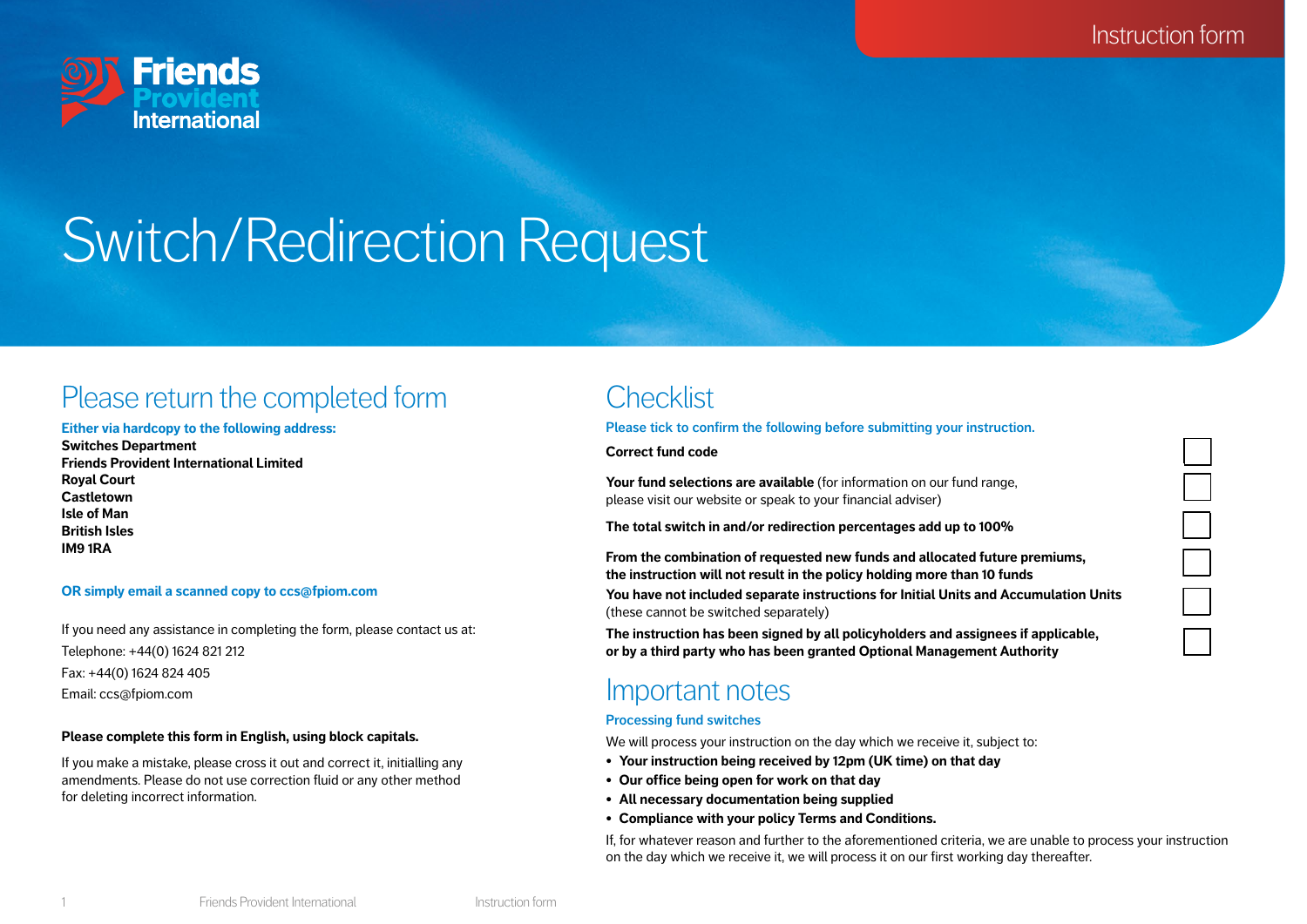| Policy number                        | If we have a query regarding your instruction, we may need to contact you. | Please provide us with details of the easiest method of contacting you (telephone or email). |
|--------------------------------------|----------------------------------------------------------------------------|----------------------------------------------------------------------------------------------|
| Full name(s)<br>of policyholder(s)   | Name of contact person                                                     |                                                                                              |
|                                      | Telephone number (inc. dialling code)                                      |                                                                                              |
|                                      | <b>Email address</b>                                                       |                                                                                              |
| <b>Option 1: Switch instructions</b> |                                                                            |                                                                                              |

**Please note that the proceeds generated from the Switch Out fund(s) will be reinvested as per the percentage split stated in the 'Switch In' section below.**

**Switch Out (Funds to sell)** (Please tick only one box to switch out)

# **ALL existing funds**

**Specific funds** (Please list down funds in the below boxes and ensure all fund codes match the fund names)

| Fund Code (Max 10) | Fund Name | Percentage Switch Out |
|--------------------|-----------|-----------------------|
|                    |           |                       |
|                    |           |                       |
|                    |           |                       |
|                    |           |                       |
|                    |           |                       |
|                    |           |                       |
|                    |           |                       |
|                    |           |                       |
|                    |           |                       |
|                    |           |                       |

## **Switch In (Funds to buy)**

| Fund Code (Max 10) | Fund Name | Percentage Switch In |
|--------------------|-----------|----------------------|
|                    |           |                      |
|                    |           |                      |
|                    |           |                      |
|                    |           |                      |
|                    |           |                      |
|                    |           |                      |
|                    |           |                      |
|                    |           |                      |
|                    |           |                      |
|                    |           |                      |
|                    |           |                      |

100%